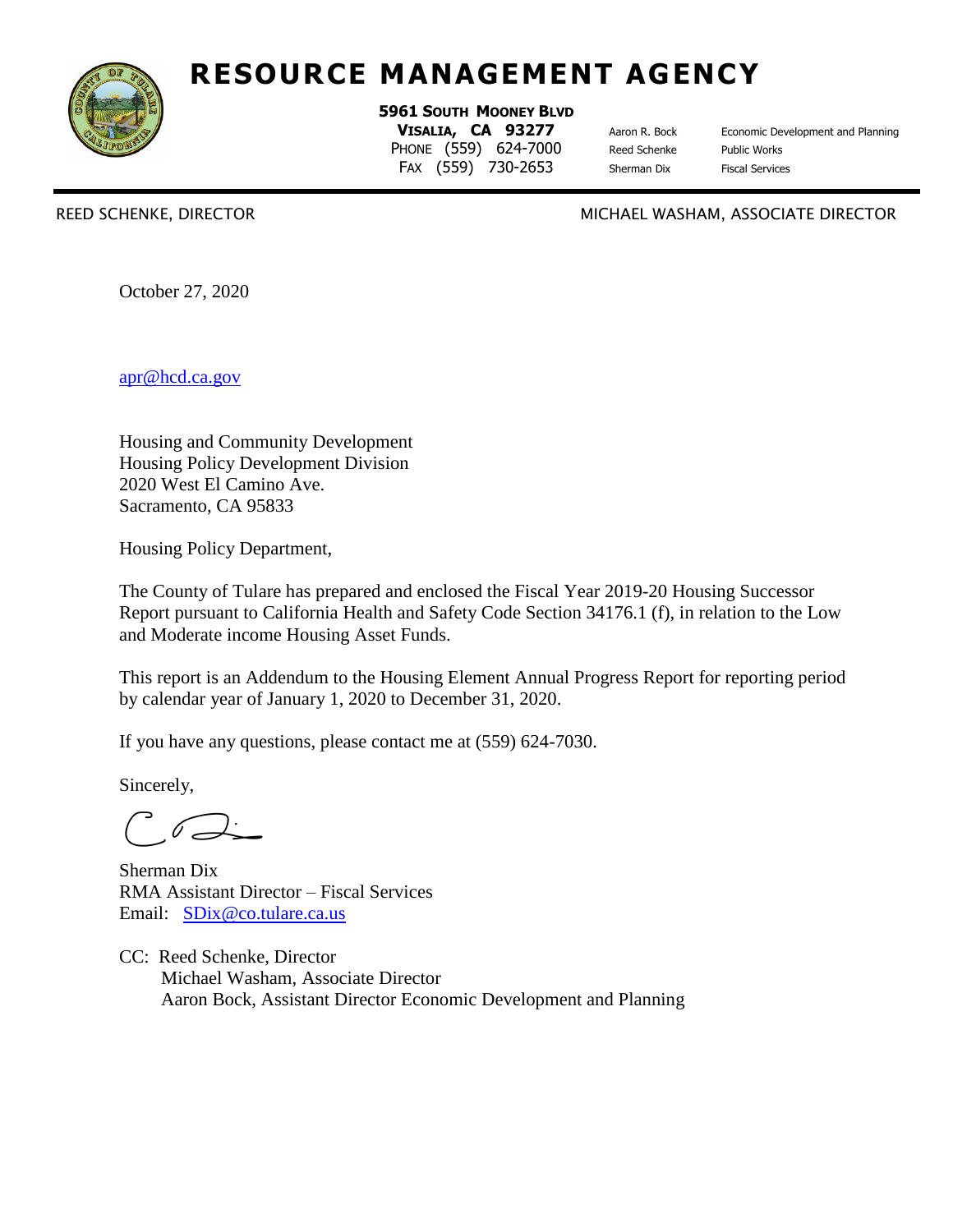# County of Tulare

# HOUSING SUCCESSOR ANNUAL REPORT

Low and Moderate Income Housing Asset Fund for Fiscal Year 2019-20 Pursuant to California Health and Safety Code Section 34176.1 (f)

October 27, 2020 For the County of Tulare Sherman Dix, Assistant Director Tulare County Resource Management Agency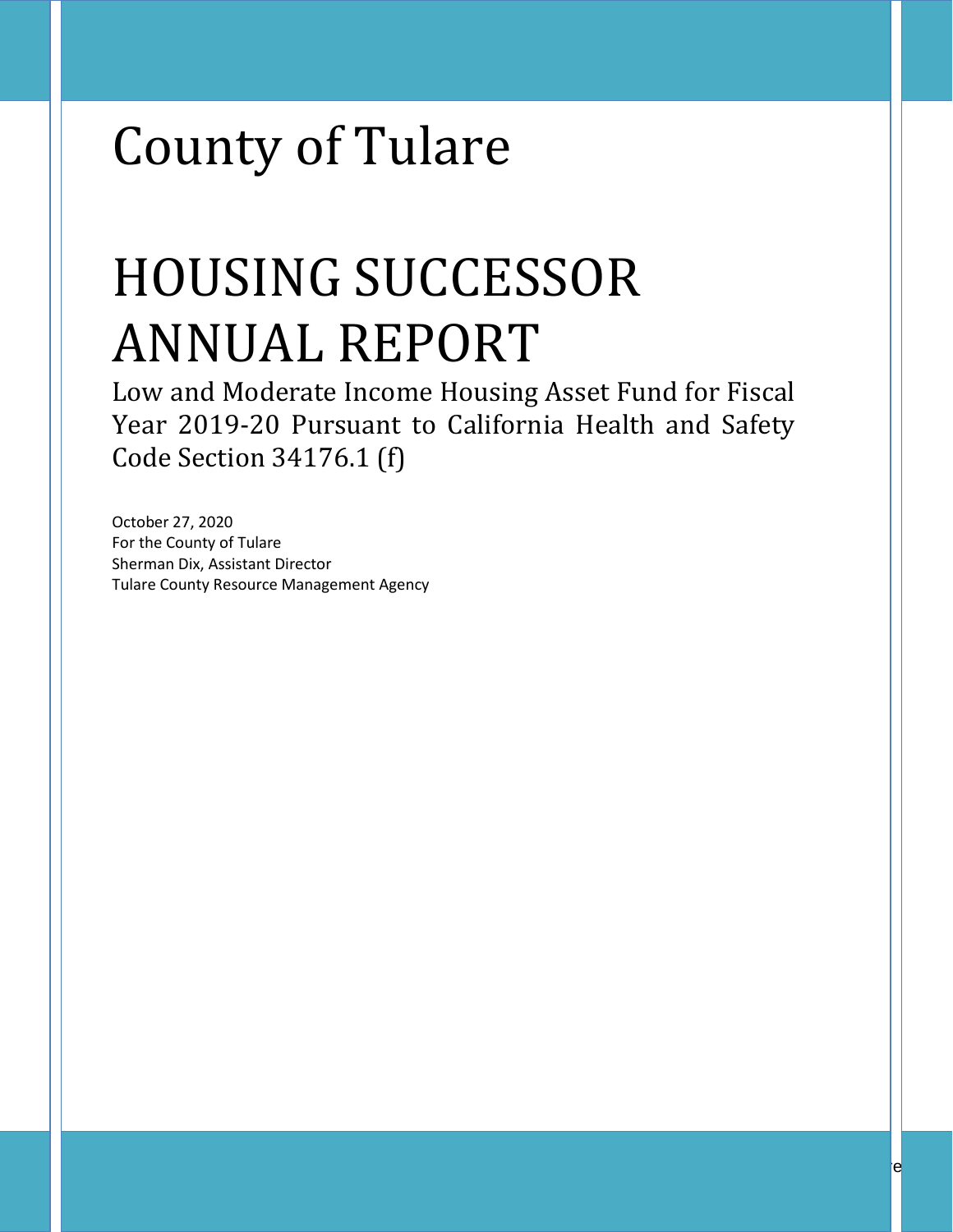# **Contents**

| Τ.    |  |
|-------|--|
| Ш.    |  |
| III.  |  |
| IV.   |  |
| Α.    |  |
| В.    |  |
| C.    |  |
| V.    |  |
| VI.   |  |
| VII.  |  |
| VIII. |  |
| IX.   |  |
| Х.    |  |
| XI.   |  |
| XII.  |  |
| XIII. |  |
|       |  |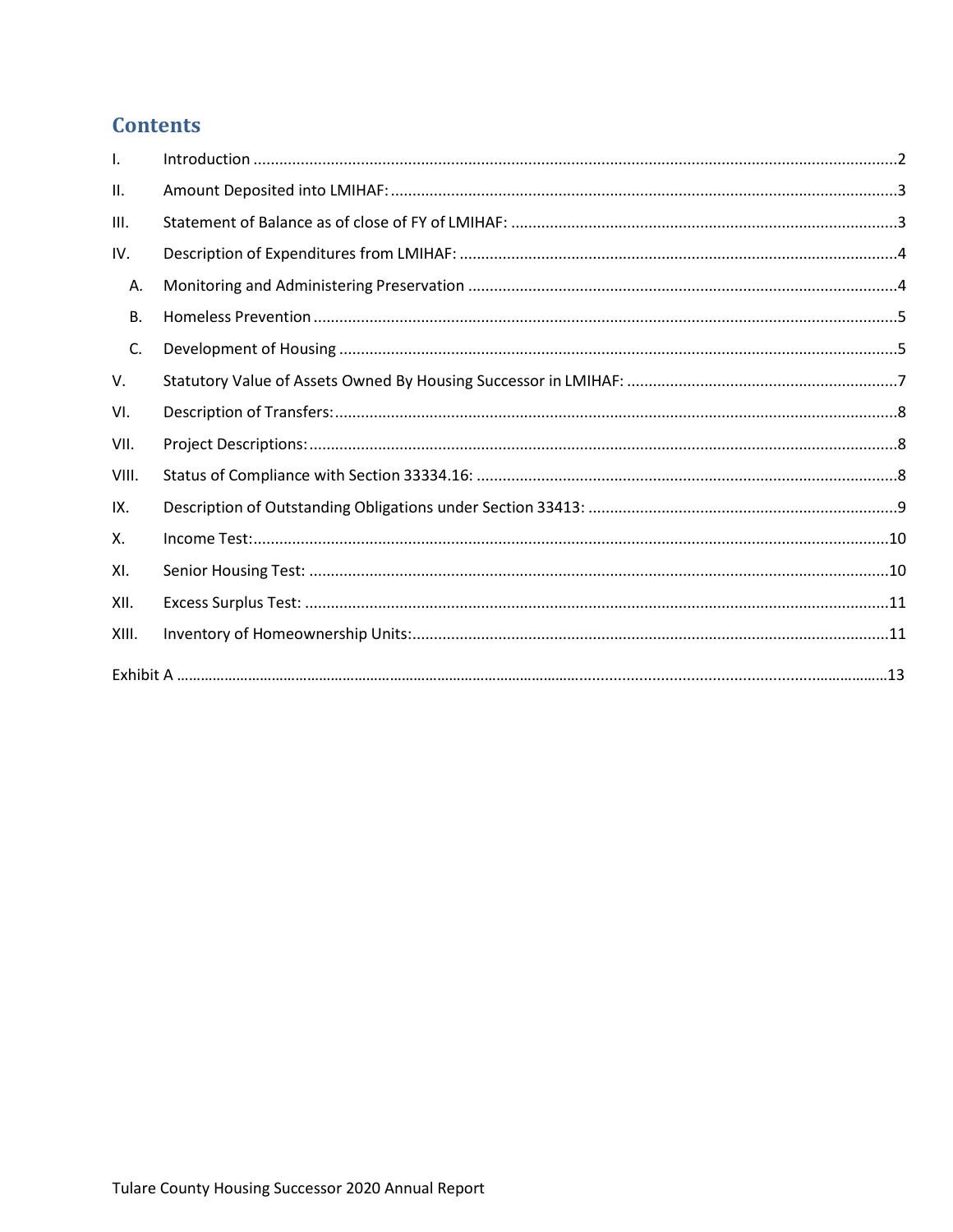# <span id="page-3-0"></span>**I. Introduction**

The County of Tulare assumed the housing functions of the former County of Tulare Redevelopment Agency on February 1, 2012. The transfer of the functions included transfer of formerly designated RDA low- and moderate-income housing funds as were any funds generated by the former RDA housing assets.

To ensure that the monies in the Fund are expended in accordance with the law, Section 34176.1(f) an annual report for housing successors are required to be reported. Reporting requirements include an independent financial audit of the fund within six months of the end of the fiscal year. The Housing Successor Fund is included as part of the audited Tulare County Comprehensive Annual Financial Report (CAFR), and is on the County's website at:

[http://tularecounty.ca.gov/auditorcontroller/index.cfm/auditor-controller/financial](http://tularecounty.ca.gov/auditorcontroller/index.cfm/auditor-controller/financial-reports1/comprehensive-annual-financial-report-cafr/)[reports1/comprehensive-annual-financial-report-cafr/](http://tularecounty.ca.gov/auditorcontroller/index.cfm/auditor-controller/financial-reports1/comprehensive-annual-financial-report-cafr/)

Housing successors that assumed the housing functions of a former Redevelopment Agency are required to post a report on its website containing information regarding the low and moderate income housing asset funds of the former redevelopment agency for the previous fiscal year. In this case, the County of Tulare, as the housing successor, is required to prepare and post the report.

This Housing Successor Annual Report (Report) for the Low and Moderate Income Housing Asset Funds (LMIHAF) has been prepared pursuant to California Health and Safety Code Section 34176.1(f) and is dated as of October 27, 2020.

This Report sets forth certain details of the County of Tulare Housing Successor (Housing Successor fund) activities during Fiscal Year 2019-20 (Fiscal Year). The purpose of this Report is to provide the governing body of the Housing Successor an annual report on the housing assets and activities of the Housing Successor under Part 1.85, Division 24 of the California Health and Safety Code, in particular sections 34176 and 34176.1 (Dissolution Law).

The following Report is based upon information prepared by County of Tulare staff and information contained within the financial records of the Low and Moderate Income Housing Fund for Fiscal Year 2019-20. This Report responds to the Annual Report requirements for Housing Successors reporting, specifically Health and Safety Code 34176.1(f).

[http://leginfo.legislature.ca.gov/faces/codes\\_displaySection.xhtml?lawCode=HSC&sectionNum=34176.](http://leginfo.legislature.ca.gov/faces/codes_displaySection.xhtml?lawCode=HSC§ionNum=34176.)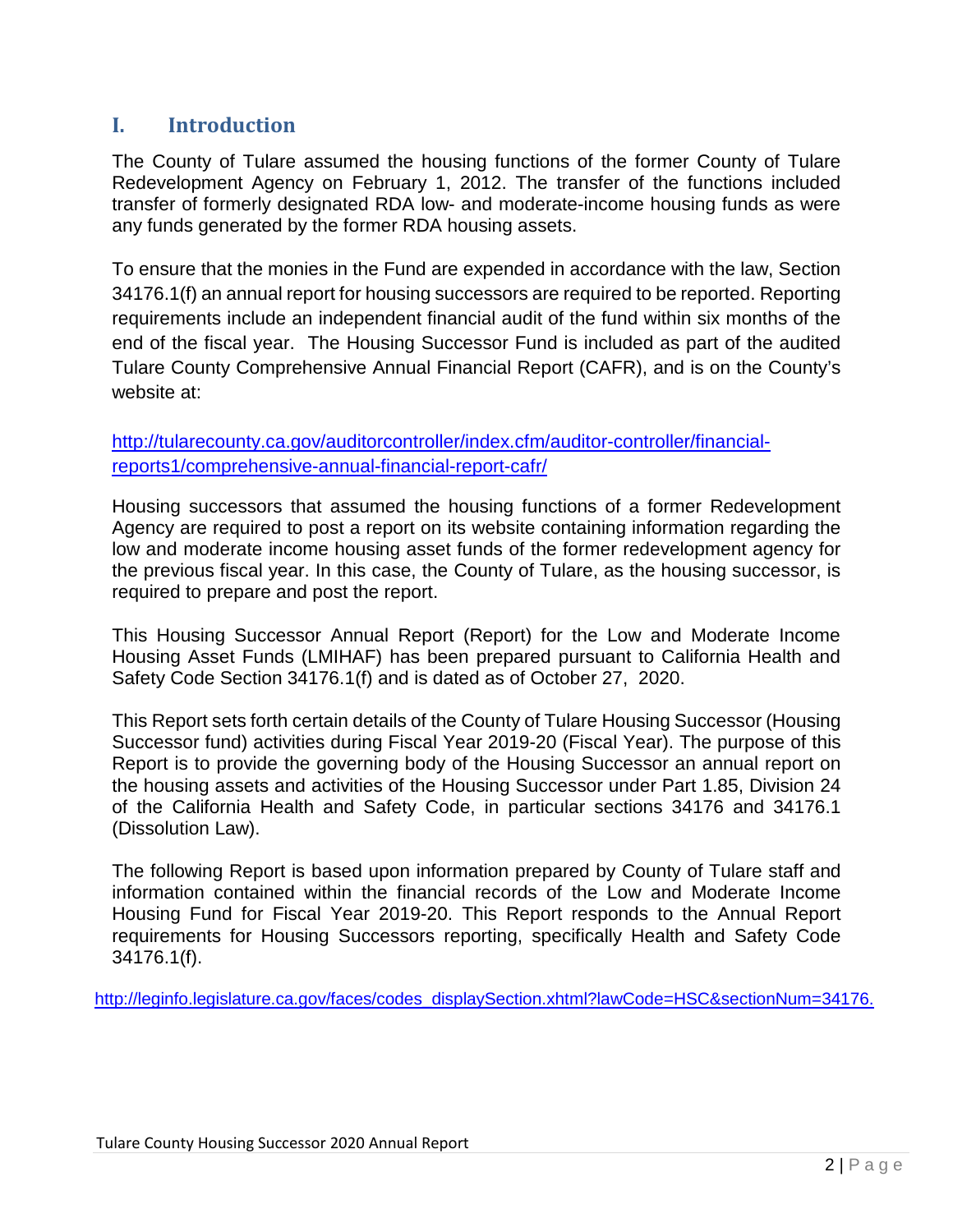# <span id="page-4-0"></span>**II. Amount Deposited into LMIHAF:**

*"(f) Section 33080.1 of this code and Section 12463.3 of the Government Code shall not apply. Instead, the housing successor shall conduct, and shall provide to its governing body, an independent financial audit of the Low and Moderate Income Housing Asset Fund within six months after the end of each fiscal year, which may be included in the independent financial audit of the host jurisdiction. If the housing successor is a city or county, it shall also include in its report pursuant to Section 65400 of the Government Code and post on its Internet Web site all of the following information for the previous fiscal year. If the housing successor is not a city or county, it shall also provide to its governing body and post on its Internet Web site all of the following information for the previous fiscal year:*

- *(1) The amount the city, county, or city and county received pursuant to subparagraph (A) of paragraph (3) of subdivision (b) of Section 34191.4.*
- *(2) The amount deposited to the Low and Moderate Income Housing Asset Fund, distinguishing between amounts deposited pursuant to subparagraphs (B) and (C) of paragraph (3) of subdivision (b) of Section 34191.4, amounts deposited for other items listed on the Recognized Obligation Payment Schedule, and other amounts deposited."*

This section provides the total amount of funds deposited into the Low and Moderate Income Housing Asset Fund (LMIHAF) during the Fiscal Year. Any amounts deposited for items listed on the Recognized Obligation Payment Schedule ("ROPS") must be distinguished from the other amounts deposited.

As shown in **Table 1: "Deposits to the LMIHAF 2019-20 FY"** below, a total of \$59,831.73 was deposited into the LMIHAF during the Fiscal Year 2019-20. There was not a deposit from the Recognized Obligation Payment Schedule (ROPS).

| Deposits to the LMIHAF 2019-20 FY |               |  |  |  |
|-----------------------------------|---------------|--|--|--|
| <b>Source</b>                     | <b>Amount</b> |  |  |  |
| Homebuyer Loan Payments           | \$55,857.14   |  |  |  |
| Interest/Investment Income        | 3,974.59      |  |  |  |
| <b>ROPS</b>                       | .W            |  |  |  |
| <b>Total Amount Deposited</b>     | \$59,831.73   |  |  |  |

#### **Table 1: Deposits to the LMIHAF 19-20 FY**

#### <span id="page-4-1"></span>**III. Statement of Balance as of close of FY of LMIHAF:**

*(3) A statement of the balance in the fund as of the close of the fiscal year, distinguishing any amounts held for items listed on the Recognized Obligation Payment Schedule from other amounts.*

This section provides a statement of the balance in the LMIHAF as of the close of the Fiscal Year. Any amounts deposited for items listed on the Recognized Obligation Payment Schedule (ROPS) must be distinguished from the other amounts deposited.

As reflected below in **Table 2, "Beginning and Ending Balance in LMIHAF"** at the close of the Fiscal Year 2019-20, the ending balance in the LMIHAF was \$176,250.74.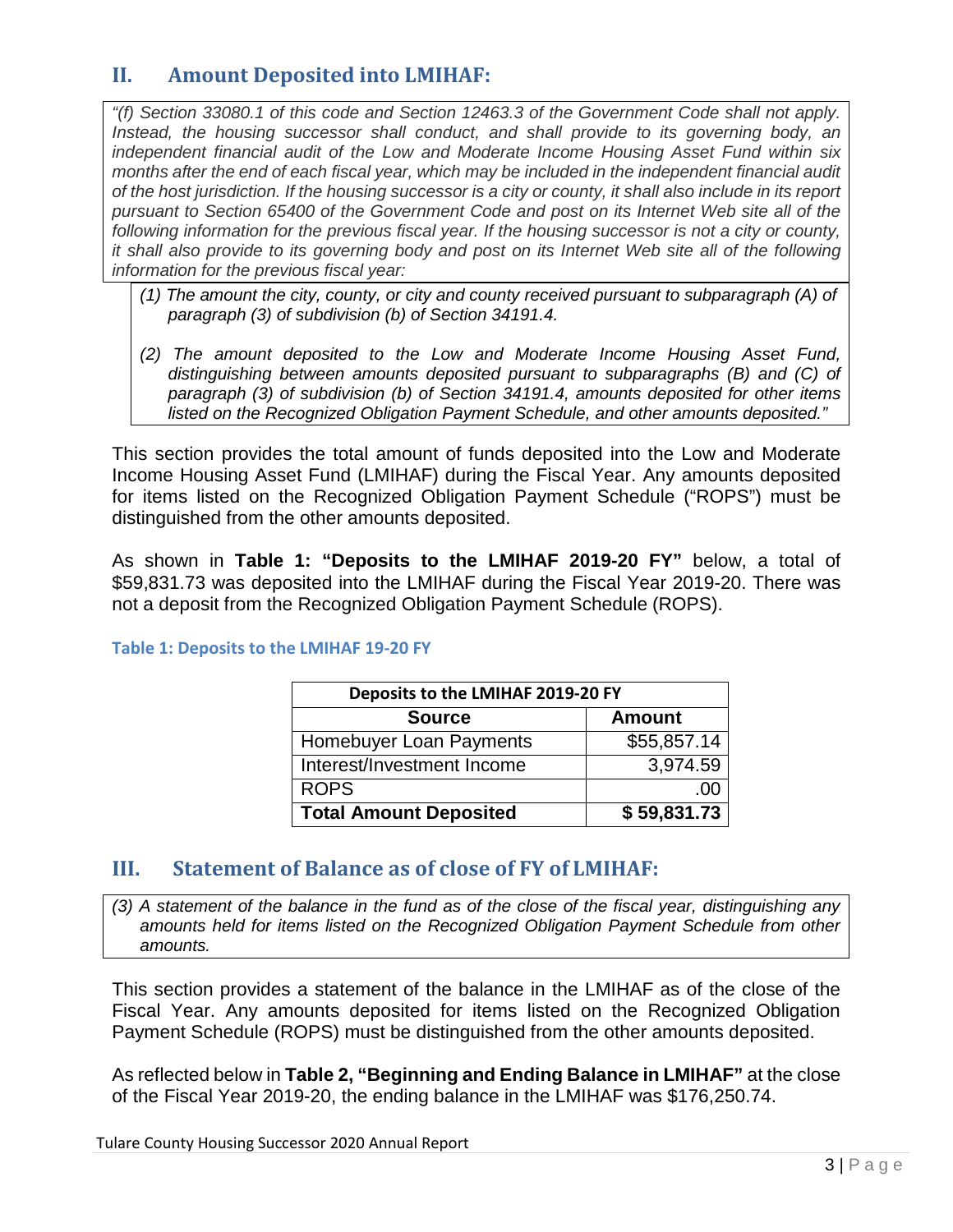| <b>Beginning &amp; Ending Balance of LMIHAF</b> |                |  |  |  |
|-------------------------------------------------|----------------|--|--|--|
| <b>Subject</b>                                  | <b>Balance</b> |  |  |  |
| Previous Balance at July 1, 2019                | \$121,340.46   |  |  |  |
| <b>Amount Deposited</b>                         | 59,831.73      |  |  |  |
| <b>Expenditures</b>                             | $-4,921.45$    |  |  |  |
| Ending Balance at June 30, 2020                 | \$176,250.74   |  |  |  |

# <span id="page-5-0"></span>**IV. Description of Expenditures from LMIHAF:**

*(4) A description of expenditures from the fund by category, including, but not limited to, expenditures (A) for monitoring and preserving the long-term affordability of units subject to affordability restrictions or covenants entered into by the redevelopment agency or the housing successor and administering the activities described in paragraphs (2) and (3) of subdivision (a), (B) for homeless prevention and rapid rehousing services for the development of housing described in paragraph (2) of subdivision (a), and (C) for the development of housing pursuant to paragraph (3) of subdivision (a)."*

This section provides a description of the expenditures made from the LMIHAF during the Fiscal Year. **Table 3, "Total LMIHAF Expenditures"**, below reflects all LMIHAF expenditures, followed by detailed expenditures toward monitoring and administration in Table 4; Homeless Prevention and Rapid Rehousing in Table 5; and Housing Development in Table 6.

#### **Table 3: Description of Total LMIHAF Expenditures**

| <b>Total LMIHAF Expenditures</b>           |                     |
|--------------------------------------------|---------------------|
| <b>Type of Expenditures (Subject)</b>      | <b>Expenditures</b> |
| Monitoring and Administration Expenditures | \$4,921.45          |
| <b>Total Expenditures for LMIHAF</b>       | \$4,921.45          |

#### **A. Monitoring and Administering Preservation**

<span id="page-5-1"></span>For the purpose of monitoring and preserving the long-term affordability of units subject to affordability restrictions or covenants entered into by the redevelopment agency or the housing successor, and for the purpose of administering the activities as referenced under H & S Code Section 34176.1 (a) (2) and (3), a housing successor is allowed to spend up to the greater of \$200,000 or 5% of the statutory value of the Housing Assets Portfolio (defined and calculated in Section V below). Note that the percentage of the statutory value of the housing asset portfolio increased from 2% to 5% under SB 107, effective January 2016.

Tulare County Housing Successor 2020 Annual Report Therefore, based on our value asset portfolio referenced under Section V, and referenced herein of \$1,759,605.82, our monitoring and administrative expenses may not exceed \$87,980.29. As reflected below in **Table 4: "Description of LMIHAF Monitoring and**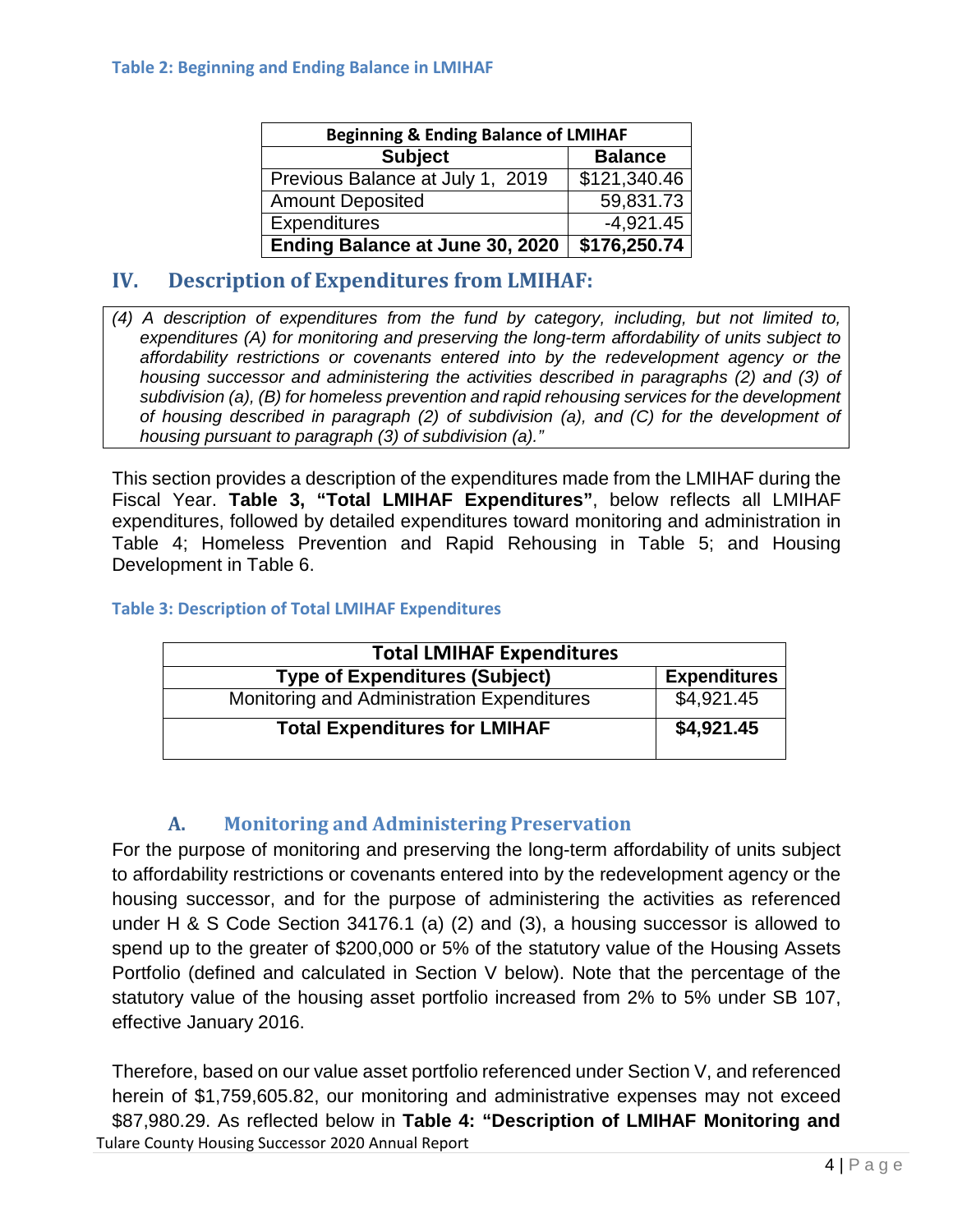**Administrative Expenditures"**, the LMIHAF had a total of \$4,921.45 in expenditures toward monitoring and administration for Fiscal Year 2019-20.

| <b>LMIHAF Monitoring and Administrative Expenditures</b> |                        |  |  |  |
|----------------------------------------------------------|------------------------|--|--|--|
| <b>Subject</b>                                           | <b>Expenditures</b>    |  |  |  |
| Monitoring and Administration                            | $\overline{84,921.45}$ |  |  |  |
| <b>Total Expenditures</b>                                | \$4,921.45             |  |  |  |

**Table 4: Description of LMIHAF Monitoring and Administrative Expenditures**

#### **B. Homeless Prevention**

<span id="page-6-0"></span>As per Health & Safety Code Section 34176.1 (a) (2): Notwithstanding Section 33334.2, if the housing successor has fulfilled all obligations pursuant to Sections 33413 and 33418, the housing successor may expend up to two hundred fifty thousand dollars (\$250,000) per fiscal year for homeless prevention and rapid rehousing services for individuals and families who are homeless or would be homeless but for this assistance. This includes the provision for short-term or medium-term rental assistance, housing relocation and stabilization services. It also includes housing search, mediation, or outreach to property owners, credit repair, security or utility deposits, utility payments, rental assistance for a final month at a location, moving costs assistance, case management or other appropriate activities for homelessness prevention and rapid rehousing of persons who have become homeless.

For the 2019-20 fiscal year, \$0 of LMIHAF was utilized toward homeless prevention, as reflected below in **Table 5, "Description of LMIHAF Homeless Prevention & Rapid Rehousing Expenditures".**

| <b>LMIHAF Homeless Prevention &amp; Rapid Rehousing Expenditures</b>       |                     |  |  |  |
|----------------------------------------------------------------------------|---------------------|--|--|--|
| <b>Subject</b>                                                             | <b>Expenditures</b> |  |  |  |
| Homeless Prevention and Rapid Rehousing Expenditures                       | \$0                 |  |  |  |
| <b>Total 2019-20 LMIHAF Expenditures for Homeless</b><br><b>Prevention</b> | \$0                 |  |  |  |

#### **Table 5: Description of LMIHAF Homeless Prevention & Rapid Rehousing Expenditures**

# **C. Development of Housing**

<span id="page-6-1"></span>Under Health and Safety Code Division 24, Section 34176.1 (a) (3), the housing successor shall expend all funds remaining in the Low and Moderate Income Housing Asset Fund after the expenditures allowed pursuant to 34176.1 (a) (1) and (2) for the development of housing affordable to and occupied by households earning 80% or less of the Area Median Income (AMI), with at least 30% of these remaining funds expended for the development of rental housing affordable to and occupied by households earning 30% AMI or less. Please note that this is after monitoring, administration and homeless prevention expenditures.

Additionally, no more than 20% of these remaining funds may be expended for the development of housing affordable to and occupied by households earning between 60% and 80% AMI.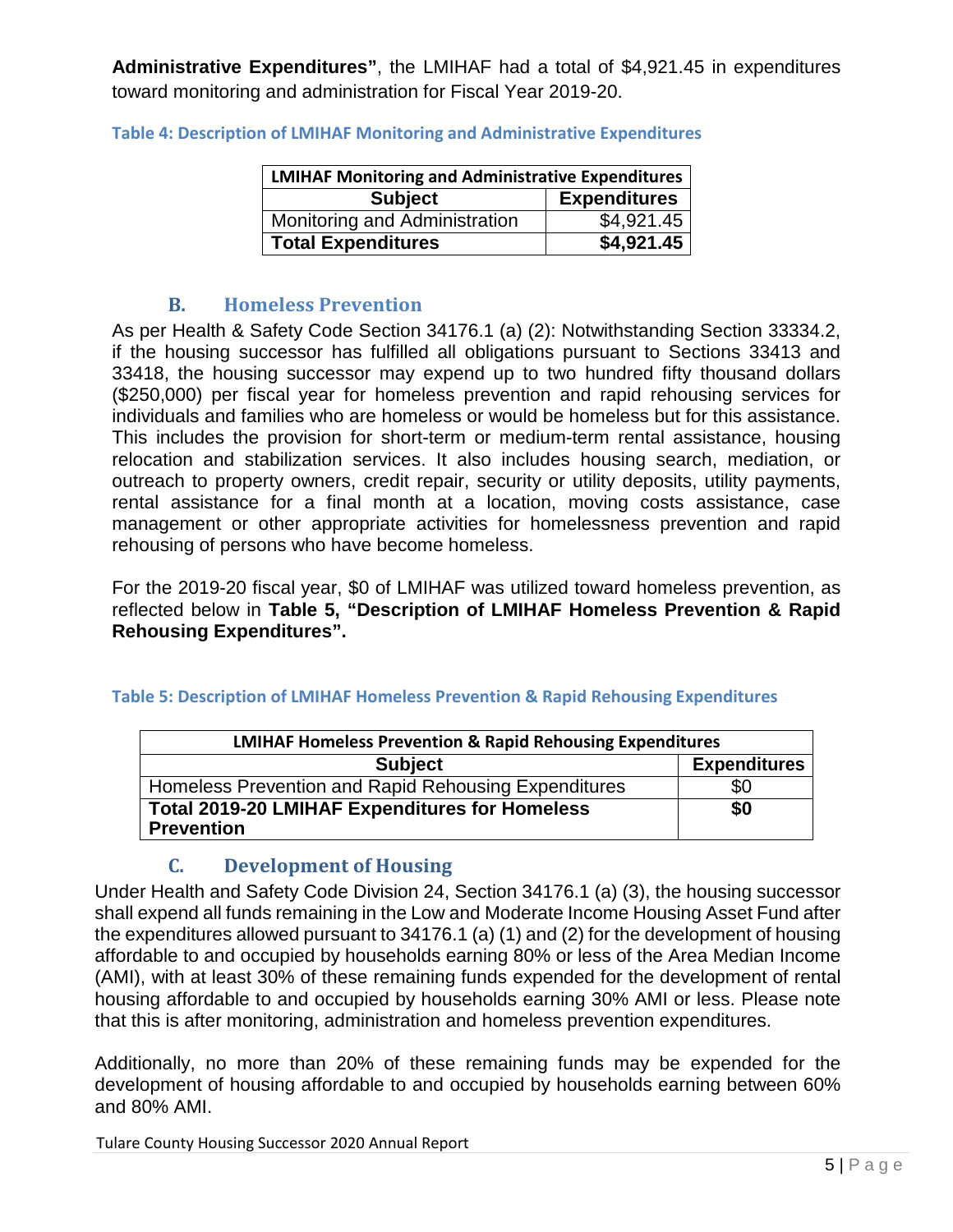A demonstration of these requirements is included under Section "X", Income Test. To better understand the Housing Asset Fund Expenditure limitations, the **Graph 1: "Housing Asset Fund Expenditure Requirements",** below represents the percentage toward ownership, rental and income affordability limits.

#### AMI **Housing Asset Fund Expenditure** 80% 70% 60% 50% 40% 30% 20% AMI between 61% -80% **Below 60% AMI 30% AMI** or below Owner Occupied Housing Rental Housing 10% 0% % of Expenditures toward % of Expenditurestoward Housing Types Income Affordability **70% Owner Occupied 20% 50% 30**% **Rental 30%**

**Graph: Housing Asset Fund Expenditure 1**

As reflected below within **Table 6, "Description of LMIHAF Housing Development Expenditures by Income Level**", no LMIHAFs were utilized for the fiscal year. The County, as the administrator of the Housing Fund, has incurred administrative expenses since the beginning of the five-year compliance period on January 1, 2015.

The County will continue to monitor the progress and requirements of this section.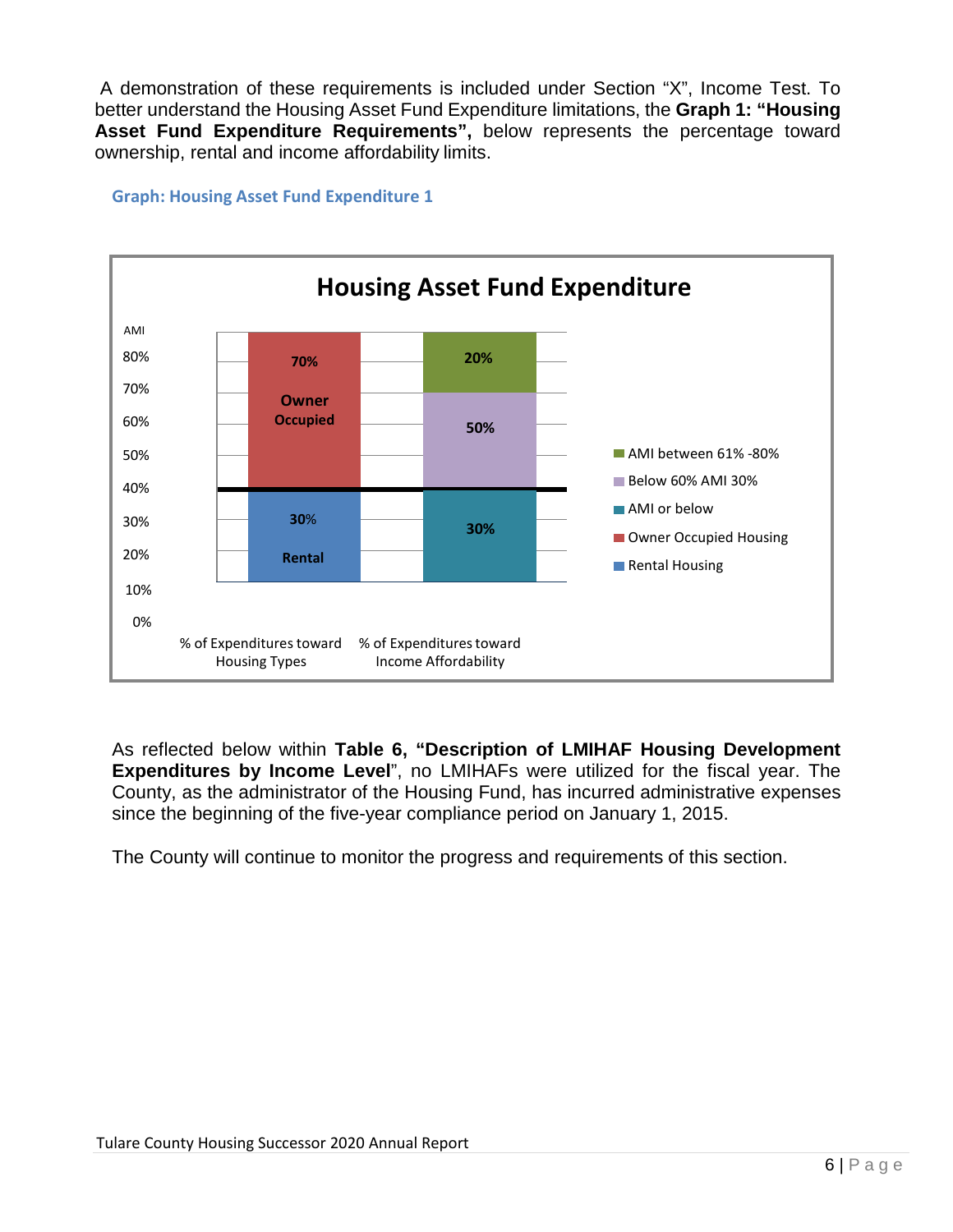#### **Table 6: Description of LMIHAF Housing Development Expenditures by Income level**

| <b>Housing Development:</b>                                                                                   | <b>Expenditures</b> |
|---------------------------------------------------------------------------------------------------------------|---------------------|
|                                                                                                               |                     |
| Expenditures on Extremely-Low Income Units<br>(households earning 30% or less of the Area Median              |                     |
| Income ("AMI");<br>Expenditures on Very-Low Income Units (households                                          | \$0                 |
| earning 31% to 50% of the AMI); and<br>Expenditures on Low Income Units (households earning<br>$\blacksquare$ | \$0                 |
| 51% to 80% of the AMI)                                                                                        | \$0                 |
| <b>Total 2019-20 LMIHAF Housing Development</b><br><b>Expenditures</b>                                        | \$0                 |

#### <span id="page-8-0"></span>**V. Statutory Value of Assets Owned By Housing Successor in LMIHAF:**

*(5) As described in paragraph (1) of subdivision (a), the statutory value of real property owned by the housing successor, the value of loans and grants receivable, and the sum of these two amounts.*

Under the Dissolution Law and for purposes of this Report, the "statutory value of real property" means the value of properties formerly held by the former redevelopment agency as listed on the housing asset transfer schedule approved by the Department of Finance as listed in such schedule under Section 34176(a) (2), the value of the properties transferred to the Housing Successor pursuant to Section 34181(f), and the purchase price of property purchased by the Housing Successor. Further, the value of loans and grants receivable is included in these reported assets held in the LMIHAF.

**Table 7, "Real Property Owned",** reflects the statutory value of assets owned of \$22,934.17 and **Table 8, "Loans/Notes Receivable",** reflects the value of Notes Receivable of \$1,736,671.65 by the Housing Successor. In total, the value of housing assets is \$1,759,605.82 for the combined value of assets.

#### **Table 7: Real Property Owned**

| Real<br><b>Property</b>              | <b>Statutory Value</b> |
|--------------------------------------|------------------------|
| Vacant Land - Goshen APN 073-024-024 | 14,934.17              |
| Vacant Land - Goshen APN 075-070-044 | 8,000.00               |
| <b>Total Real Property</b>           | 22,934.17              |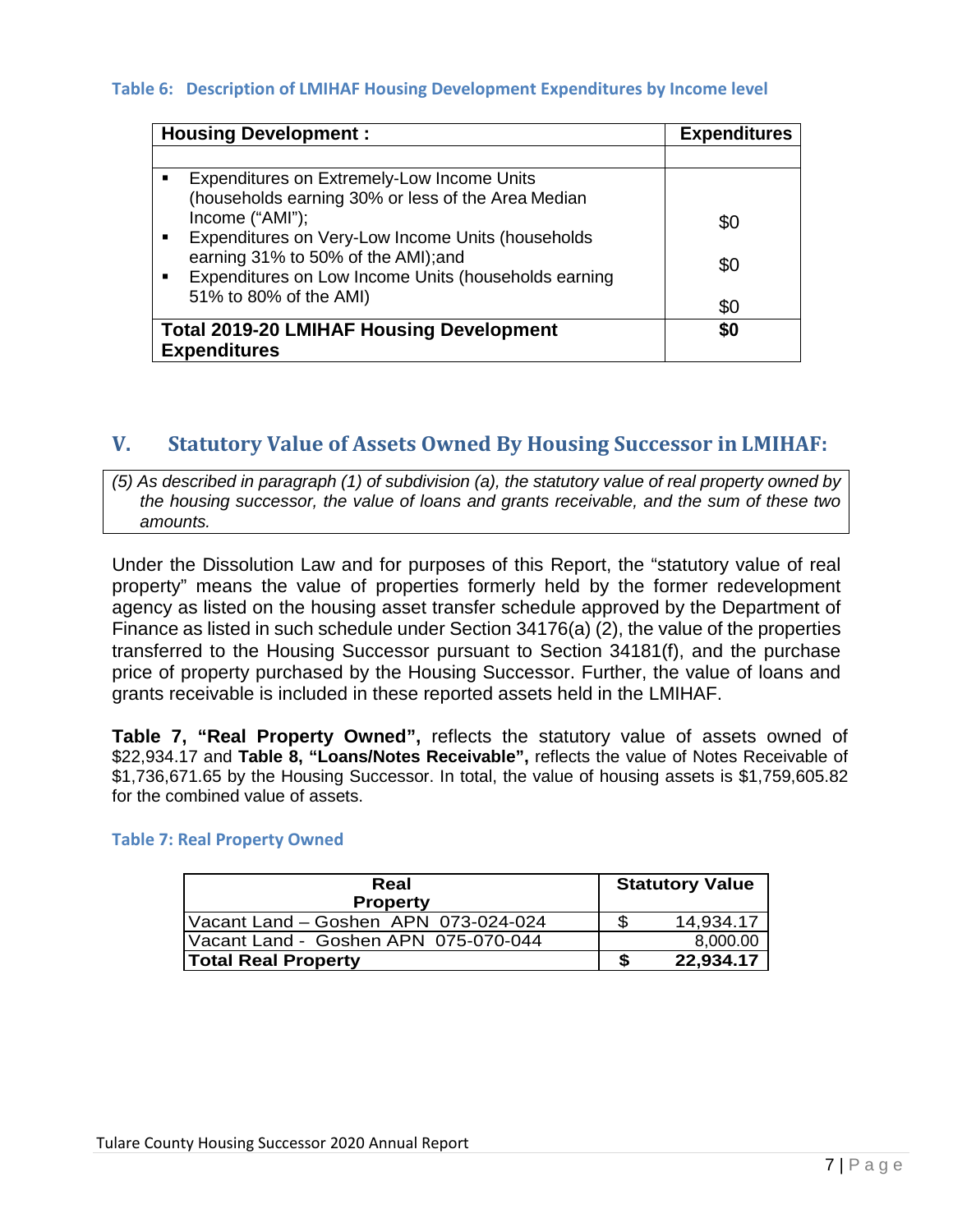#### **Table 8: Loans/Notes Receivable**

| Loans<br><b>Receivable</b>                                                          | Value          |
|-------------------------------------------------------------------------------------|----------------|
| Single Family Properties – First Time Homebuyer Loans<br>I and Rehabilitation Loans | \$1,736,671.65 |
| <b>Total Value of Loans Receivable</b>                                              | \$1,736,671.65 |
|                                                                                     |                |

*Total Statutory Value of Real Property & Loans/Notes Receivable: \$1,759,605.82*

# <span id="page-9-0"></span>**VI. Description of Transfers:**

*(6) A description of any transfers made pursuant to paragraph (2) of subdivision (c) in the previous fiscal year and, if still unencumbered, in earlier fiscal years and a description of and status update on any project for which transferred funds have been or will be expended if that project has not yet been placed in service.*

This section describes transfers, if any, to another successor made in previous Fiscal Year(s), including whether the funds are unencumbered and the status of projects, if any, for which the transferred LMIHAF will be used. The sole purpose of the transfers must be for the development of transit priority projects, permanent supportive housing, housing for agricultural employees or special needs housing.

The Housing Successor did not make any LMIHAF transfers to other Housing Successor(s) under Section 34176.1(c) (2) during the Fiscal Year 2019-20.

#### <span id="page-9-1"></span>**VII. Project Descriptions:**

*(7) A description of any project for which the housing successor receives or holds property tax revenue pursuant to the Recognized Obligation Payment Schedule and the status of that project.*

This section describes any project for which the Housing Successor receives or holds property tax revenue pursuant to the ROPS and the status of that project.

The Housing Successor does not receive or hold property tax revenue pursuant to the ROPS for any of the Housing projects.

#### <span id="page-9-2"></span>**VIII. Status of Compliance with Section 33334.16:**

*(8) For interests in real property acquired by the former redevelopment agency prior to February 1, 2012, a status update on compliance with Section 33334.16. For interests in real property acquired on or after February 1, 2012, a status update on the project.*

This section provides a status update on compliance with Section 33334.16 for interests in real property acquired by the former redevelopment agency prior to February 1, 2012. For interests in real property acquired on or after February 1, 2012, provide a status update on the project.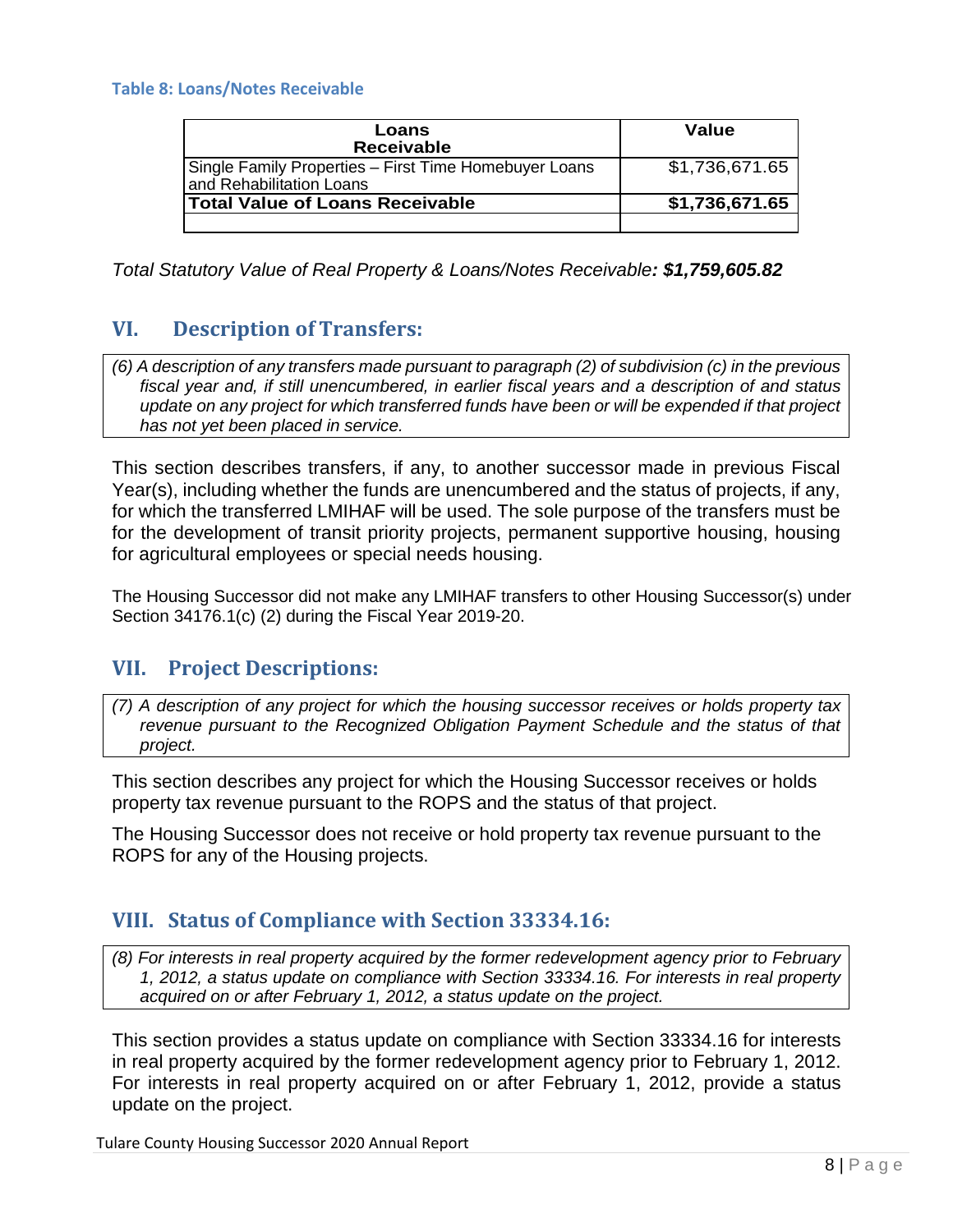Section 34176.1 provides that Section 33334.16 does not apply to interests in real property acquired by the Housing Successor on or after February 1, 2012; however, this Report presents a status update on the projects related to such real property.

With respect to interests in real property acquired by the former redevelopment agency *prior* to February 1, 2012, the time periods described in Section 33334.16 shall be deemed to have commenced on the date that the Department of Finance approved the property as a housing asset in the LMIHAF; thus, as to real property acquired by the former redevelopment agency now held by the Housing Successor in the LMIHAF, the Housing Successor must initiate activities consistent with the development of the real property for the purpose for which it was acquired within five years of the date the DOF approved such property as a housing asset.

**Table 9, Section 33332.16 Compliance- Status of Real Property housing assets,**  shown below, provides a status update on the real property housing asset(s) that were acquired prior to February 1, 2012, and compliance with five‐year period:

| <b>Real Property</b> |                      |                                                   |                                                                      |                                                                    |                                                                         |                                                                                                                                                   |
|----------------------|----------------------|---------------------------------------------------|----------------------------------------------------------------------|--------------------------------------------------------------------|-------------------------------------------------------------------------|---------------------------------------------------------------------------------------------------------------------------------------------------|
| Item#                | <b>Type of Asset</b> | <b>Legal Title and</b><br><b>Description</b>      | Date of<br>construction<br>or<br>acquisition<br>by the<br>former RDA | <b>DOF</b><br>Approved<br>Property as a<br><b>Housing</b><br>Asset | <b>Deadline to</b><br>Initiate<br><b>Development</b><br><b>Activity</b> | <b>Status of Housing Successor</b><br>Activity 19-20                                                                                              |
| 1                    | Single Family Home   | 15884-A Jasmine<br>Avenue, Ivanhoe,<br>California | <b>July 26,</b><br>2007                                              | January 14,<br>2013                                                | N/A                                                                     | Property sold 06/07/2012, Proceeds<br>were returned to NSP1 Program                                                                               |
| $\mathbf{z}$         | Single Family Home   | 15884-C Jasmine<br>Avenue, Ivanhoe,<br>California | <b>July 26,</b><br>2007                                              | January 14,<br>2013                                                | N/A                                                                     | Property sold 01/25/2013, Proceeds<br>were returned to NSP1 Program                                                                               |
| 3                    | Single Family Home   | 15884-D Jasmine<br>Avenue, Ivanhoe,<br>California | <b>July 26,</b><br>2007                                              | January 14,<br>2013                                                | N/A                                                                     | Property sold 06/14/2012, Proceeds<br>were returned to NSP1 Program                                                                               |
| 4                    | Vacant Land          | 4929 Avenue 309.<br>Goshen, California            | August 17,<br>2010                                                   | January 14,<br>2013                                                | January 14,<br>2018                                                     | Property secured for Redevelopment<br>funded loan acquired through<br>property tax sale. Property in the<br>process of being sold or transferred  |
| 5                    | Vacant Land          | 30907 Juniper, Goshen,<br>California              | <b>July 25,</b><br>2007                                              | January 14,<br>2013                                                | January 14,<br>2018                                                     | Property secured for Redevelopment<br>funded loan acquired through<br>property tax sale. Property in the<br>process of being sold or transferred, |

**Table 9: Section 33332.16 Compliance- Status of real property housing asset(s)**

# <span id="page-10-0"></span>**IX. Description of Outstanding Obligations under Section 33413:**

*(9) A description of any outstanding obligations pursuant to Section 33413 that remained to transfer to the housing successor on February 1, 2012, of the housing successor's progress in meeting those obligations, and of the housing successor's plans to meet unmet obligations. In addition, the housing successor shall include in the report posted on its Internet Web site the implementation plans of the former redevelopment agency.*

This section describes the outstanding replacement and inclusionary housing obligations, if any, under Section 33413 that remained outstanding prior to dissolution of the former redevelopment agency as of February 1, 2012, along with the Housing Successor's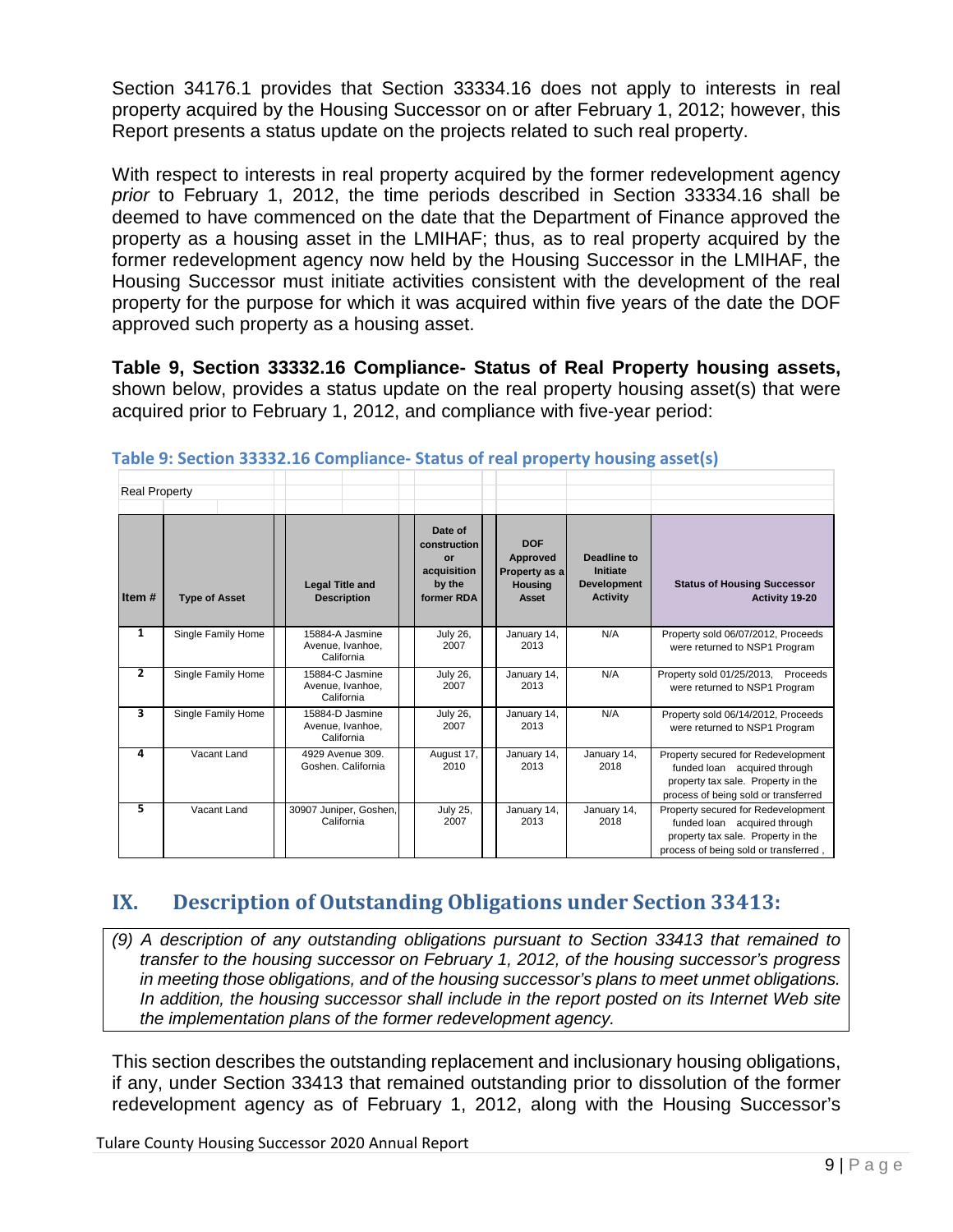progress in meeting those prior obligations, if any, of the former redevelopment agency and how the Housing Successor plans to meet unmet obligations, if any. The housing successor does not have any obligations to fulfill under Section 33413.

# <span id="page-11-0"></span>**X. Income Test:**

*(10) The information required by subparagraph (B) of paragraph (3) of subdivision (a).*

This section provides the information required by Section 34176.1(a)(3)(B), or a description of expenditures by income restriction for a five year period, with the time period that began, January 1, 2014, and whether the statutory thresholds have been met.

Section 34176.1(a)(3)(B) requires that the Housing Successor must require at least 30% of the LMIHAF to be expended for development of rental housing affordable to and occupied by households earning 30% or less of the AMI. If the Housing Successor fails to comply with the Extremely-Low Income requirements in any five-year report, then the Housing Successor must ensure that at least 50% of the funds remaining in the LMIHAF be expended in each fiscal year, following the latest fiscal year, following the report on households earning 30% or less of the AMI until the Housing Successor demonstrates compliance with the Extremely-Low Income requirement,

**Table 10, "Extremely Low Income Test",** below shows no spending for this period.

#### **Table 10 Extremely Low Income Test**

| Extremely-Low Income Test 2014-15 to 2019-20    |                      |  |  |  |  |
|-------------------------------------------------|----------------------|--|--|--|--|
| LMIHAF Spent on Extremely-Low Income Households | \$0 Spent on ELI (A) |  |  |  |  |
| <b>Total LMIHAF (Five Year Total)</b>           | Total LMIHAF (B)     |  |  |  |  |
| <b>Extremely-Low Income Test</b>                | (A)/(B) 0%           |  |  |  |  |

# <span id="page-11-1"></span>**XI. Senior Housing Test:**

*assisted individually or jointly by the housing successor, its former redevelopment agency, and its host jurisdiction within the previous 10 years in relation to the aggregate number of units of deed-restricted rental housing assisted individually or jointly by the housing successor, its former redevelopment agency, its formerly redevelopment agency, and its host jurisdiction within the same time period. (11) The percentage of units of deed-restricted rental housing restricted to seniors and*

This section provides the percentage of units of deed-restricted rental housing restricted to seniors and assisted individually or jointly by the Housing Successor, its former redevelopment Agency, and its host jurisdiction within the previous 10 years in relation to the aggregate number of units of deed-restricted rental housing assisted individually or jointly by the Housing Successor, its former Redevelopment Agency and its host jurisdiction within the same time period. If this percentage exceeds 50%, then the Housing Successor cannot expend future funds in the LMIHAF to assist additional senior housing units until the Housing Successor or County assists and construction has commenced on a number of restricted rental units that is equal to 50% of the total amount of deed restricted rental units.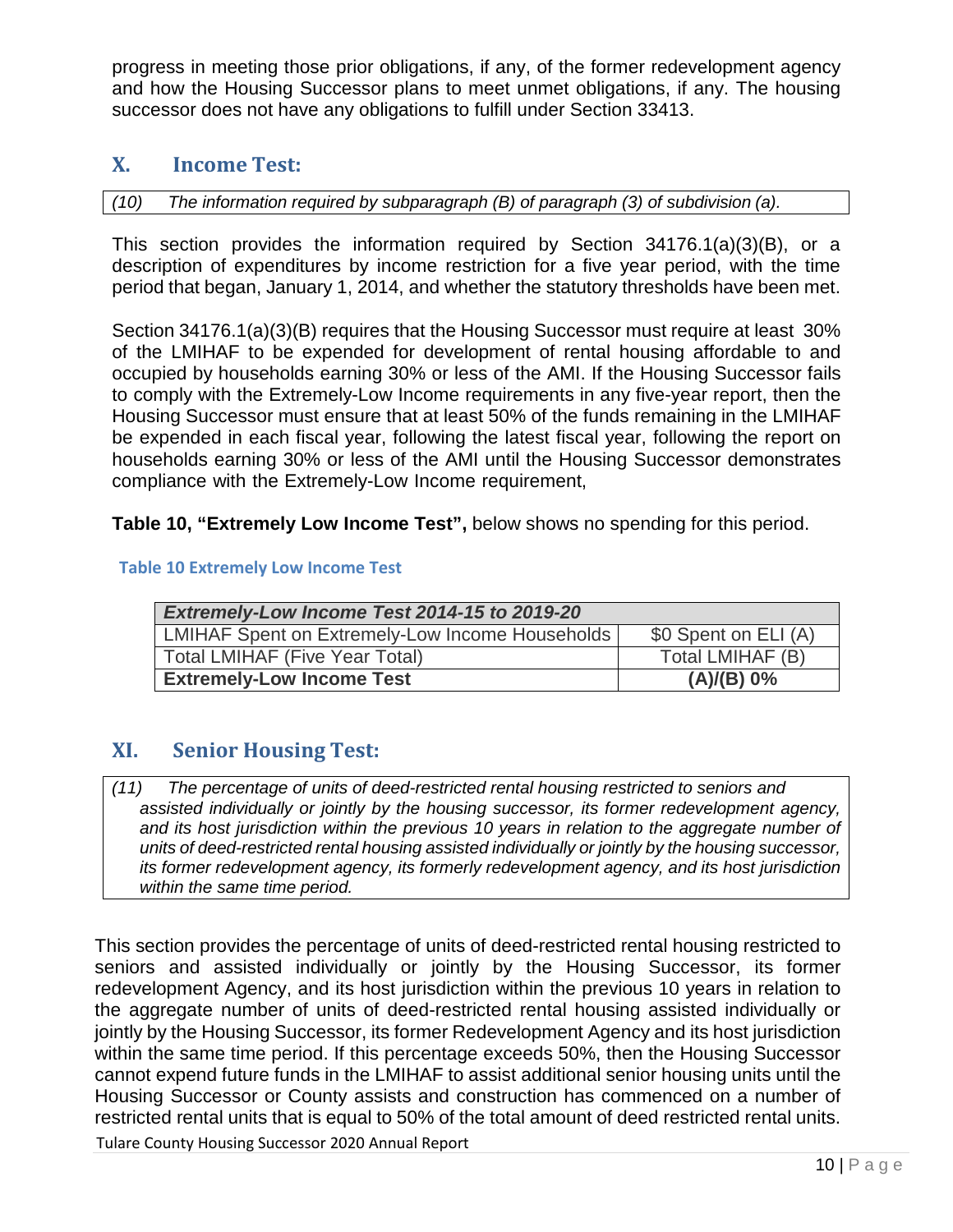For this Report, Table 11 below reflects the ten‐year period reviewed of January 1, 2010 to January 1, 2020. There were no senior rental unit projects assisted during this period.

#### **Table 11**

| <b>Unit Category</b>                | # of Units |
|-------------------------------------|------------|
| <b>Assisted Senior Rental Units</b> | $-0-$      |
| <b>Total Assisted Rental Units</b>  | $-0-$      |
| <b>Senior Housing Test (%)</b>      | $-0-%$     |

# <span id="page-12-0"></span>**XII. Excess Surplus Test:**

*had excess surplus, and the housing successor's plan for eliminating the excess surplus. (12) The amount of any excess surplus, the amount of time that the successor agency has*

Excess Surplus is defined in Section 34176.1(d) as an unencumbered amount in the account that exceeds the greater of one million dollars (\$1,000,000) or the aggregate amount deposited into the account during the Housing Successors' preceding four Fiscal Years, whichever is greater.

#### **Table 12**

| Year                  | FY 2015-16  | FY 2016-17  | FY 2017-18   | FY 2018-19   | FY 2019-20   |  |
|-----------------------|-------------|-------------|--------------|--------------|--------------|--|
| Beginning Balance     | \$29,080.00 | \$32,023.57 | \$40,629.93  | \$112,823.40 | \$121,340.46 |  |
| Add: Deposits         | 3,125.07    | 8,450.00    | 72,193.47    | 15.239.41    | 59,831.73    |  |
| Less: Expenditures    | (181.50)    | (30.00)     | (0.00)       | (6,722.35)   | (4,921.45)   |  |
| <b>Ending Balance</b> | \$32,023.57 | \$40,629.93 | \$112,823.40 | \$121,340.46 | \$176,250.74 |  |
|                       |             |             |              |              |              |  |

The Housing Successor has been in existence for a five-year period and the balance at June 30, 2020, as reflected in Table 12 above, is less than one million dollars, therefore, the determination is that during this period there is no Excess Surplus.

# <span id="page-12-1"></span>**XIII. Inventory of Homeownership Units:**

- *the housing successor that are subject to covenants or restrictions or to an adopted program that protects the former redevelopment agency's investment of moneys from the Low and Moderate Income Housing Fund pursuant to subdivision (f) of Section 33334.3. This inventory shall include all of the following information: (13) An inventory of homeownership units assisted by the former redevelopment agency or*
	- *a. The number of those units.*
	- *b. In the first report pursuant to this subdivision, the number of units lost to the portfolio after February 1, 2012, and the reason or reasons for those losses. For all subsequent reports, the number of the units lost to the portfolio in the last fiscal year and the reason for those losses.*
	- *c. Any funds returned to the housing successor as part of an adopted program that protects the former redevelopment agency's investment of moneys from the Low and Moderate Income Housing Fund.*
	- *d. Whether the housing successor has contracted with any outside entity for the management of the units and, if so, the identity of the entity.*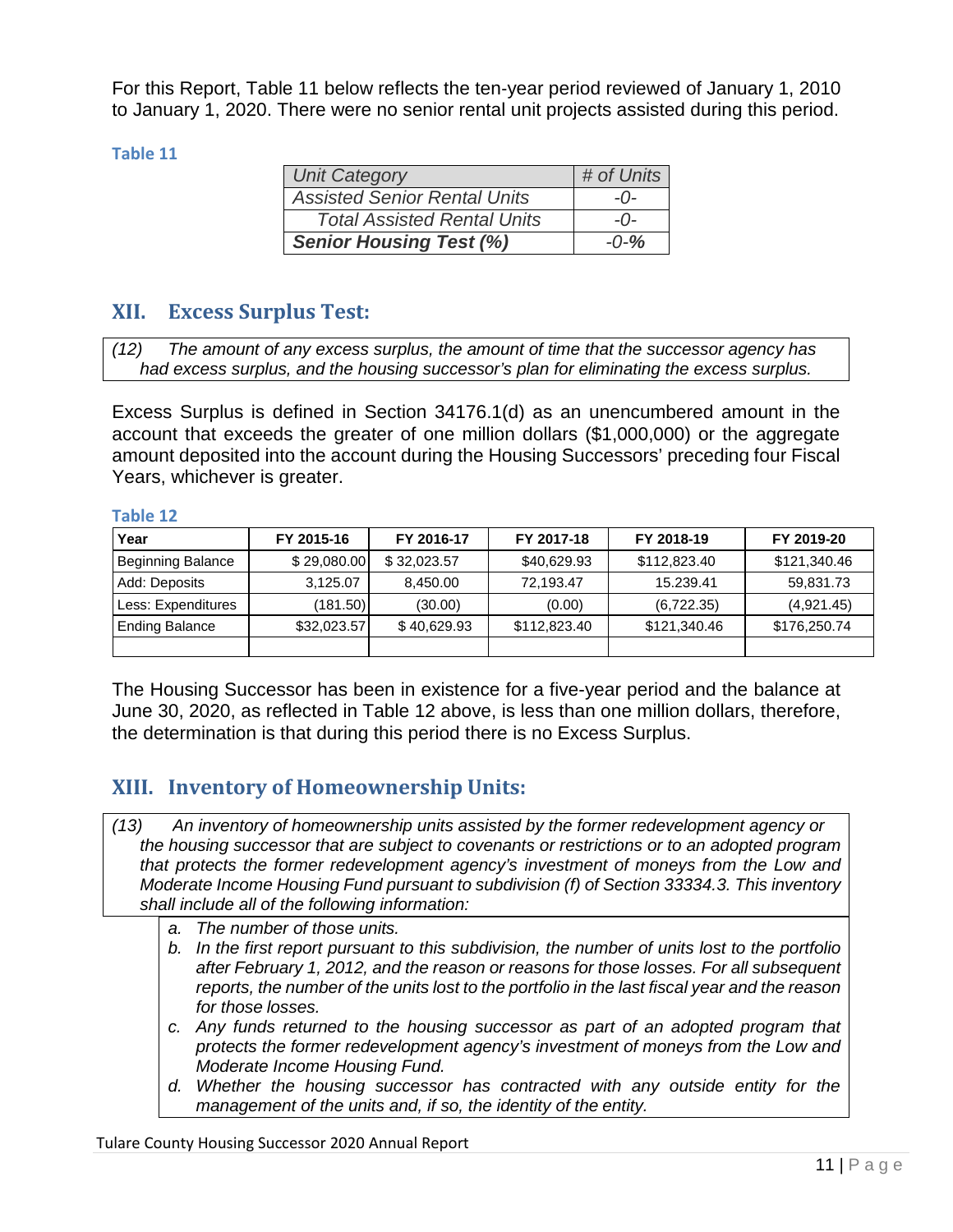Of the 59 units listed on the Successor's Housing Asset Transfer Form, four homeownership units remain for First Time Homebuyer loans and 44 units remain for housing rehabilitation loans. The property, description, remaining loan term and amount, affordability period and covenant expiration are shown in Exhibit A. The loans not listed were removed due to the Homeowner satisfying the term, loan payoff, or loan default.

The Housing Successor has not contracted with any outside entity for the management of the units.